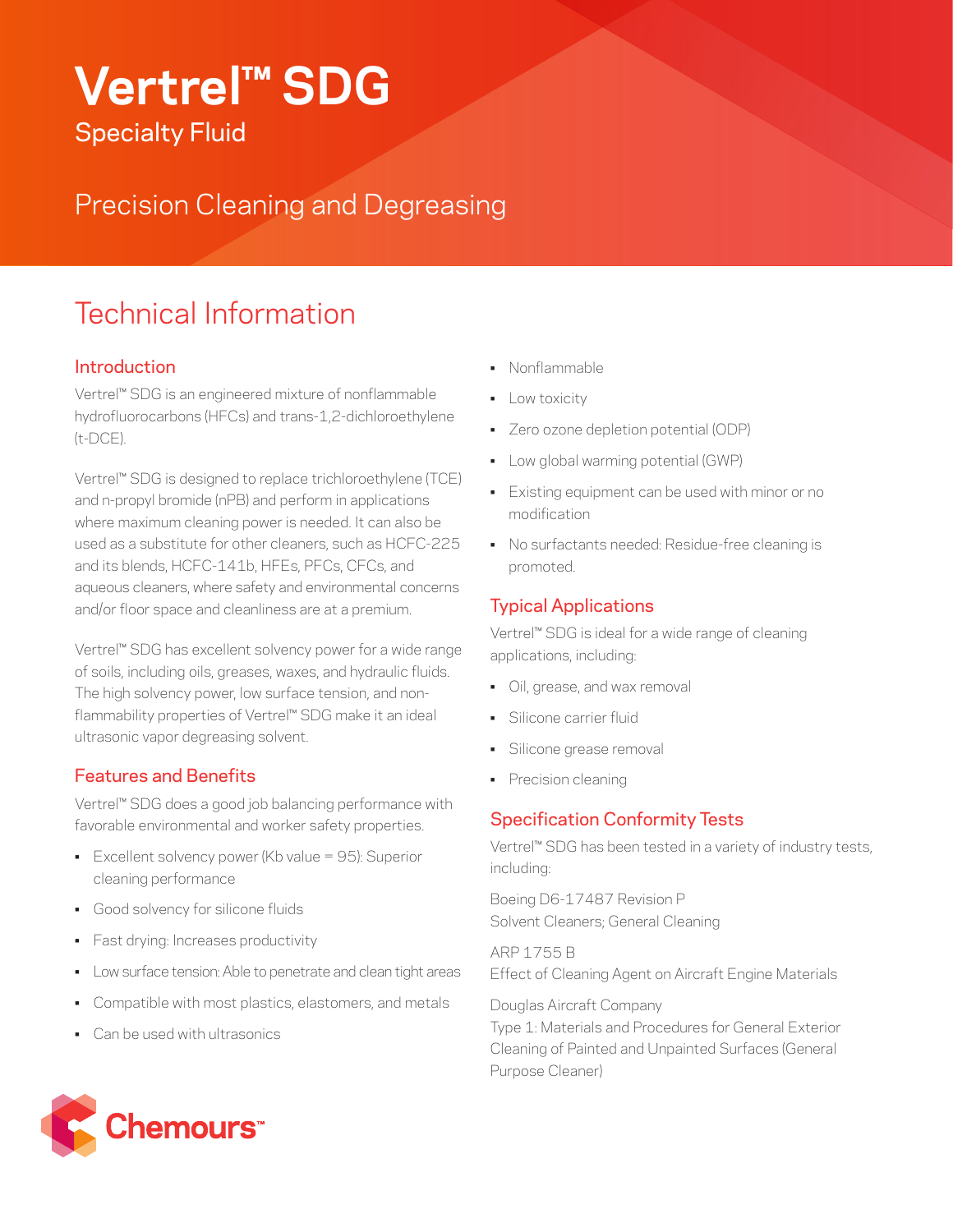## **Environmental**

Vertrel™ SDG has zero ozone depletion potential and low global warming potential. See Table 1 for various environmental properties of Vertrel™ SDG. Vertrel™ SDG is accepted by the U.S. Environmental Protection Agency (EPA) under the Significant New Alternatives Policy (SNAP) program as a substitute for ozone-depleting substances (solvent category). It is not SNAP-approved for aerosol packages.

#### Specialty Fluid

#### **Table 1.** Environmental Properties

| Property                                   | Vertrel™ SDG |
|--------------------------------------------|--------------|
| Ozone Depletion Potential (ODP)            |              |
| Global Warming Potential (GWP/100 yr ITH)* | 148          |
| Volatile Organic Compounds (VOC, g/L)      | 1.150        |

\*IPCC Second Assessment Report (1995)

All components are listed in the TSCA inventory. Refer to the SDS for regulatory information.

| <b>IMMIVE:</b> THYOICOIT TO DOI LIGO                  |                                       |                                |                     |                      |                      |                       |
|-------------------------------------------------------|---------------------------------------|--------------------------------|---------------------|----------------------|----------------------|-----------------------|
| Property                                              | Vertrel™ SDG                          | <b>HCFC-225</b><br>$ca$ / $cb$ | <b>TCE</b>          | nPB                  | <b>CFC-113</b>       | <b>HCFC-141b</b>      |
| Boiling Point, °C (°F)                                | 43 (109)                              | 54 (129)                       | 87 (189)            | 71 (160)             | 48 (118)             | 32(90)                |
| Freezing Point, °C (°F)                               | $\left  50 \right  \left  58 \right $ | $-131(-204)$                   | $-86(-123)$         | $< -76$ ( $< -105$ ) | $-35(-31)$           | $-103.5(-154.3)$      |
| Liquid Density, kg/L (lb/gal)                         | 1.29(10.8)                            | 1.55(12.9)                     | 1.46(12.15)         | 1.35(11.26)          | 1.56(13.06)          | 1.23(10.26)           |
| Surface Tension at 25 °C (77 °F), N/m (dyn/cm)        | 0.0212(21.2)                          | 0.0162(16.2)                   | 0.0323(32.3)        | 0.0259(25.9)         | 0.1073(17.3)         | 0.0193(19.3)          |
| Viscosity at 25 °C (77 °F), cP                        | 0.59                                  | 0.59                           | 0.54                | 0.49                 | 0.47                 | 0.43                  |
| Vapor Pressure at 25 °C (77 °F)<br>kPa<br>atm<br>psia | 51.7<br>0.51<br>7.5                   | 38.5<br>0.38<br>5.6            | 9.9<br>0.099<br>1.4 | 20.3<br>0.20<br>2.9  | 44.5<br>0.44<br>6.46 | 76.9<br>0.75<br>11.15 |
| Heat of Vaporization at Boiling Point, kJ/kg (cal/g)  | 283 (67.1)                            | 146 (35)                       | 237.9(56)           | 248.0(58.8)          | 148(35)              | 225(53.2)             |
| Heat Capacity at 20 °C (77 °F), kJ/kg·°C (Btu/lb·°F)  | 1.12(0.27)                            | 1.2(0.29)                      | 0.87(0.21)          |                      | 0.87(0.21)           | 1.41(.0.34)           |
| Kb Value                                              | 95                                    | 31                             | 129                 | 125                  | 37                   | 56                    |

### **Table 2.** Physical Properties

# Safety/Flammability/Storage

Data from acute toxicity studies has demonstrated that Vertrel™ SDG has low toxicity. It has a calculated Acceptable Exposure Limit (AEL) of 193 ppm, based on its individual components. AEL is an airborne inhalation exposure limit established by Chemours that specifies time-weighted average (TWA) concentrations to which nearly all workers may be repeatedly exposed without adverse effects. The calculated AEL is in accordance with ACGIH formulas for TLVs for mixtures. Vertrel™ SDG is a slight skin and eye irritant and has low acute inhalation toxicity.

Please refer to the Safety Data Sheet (SDS) for information on detailed exposure limits and toxicity-related data.

Vertrel™ SDG exhibits no closed cup or open cup flash point and is not classified as a flammable liquid by NFPA or DOT. The product is volatile; and, if allowed to evaporate and mix with air, the vapor may become flammable. Flash point data and vapor flammability limits in air are shown in Table 3.

Addition of alcohols, such as methanol, ethanol, or isopropanol, to Vertrel™ SDG will increase the flammability of Vertrel™ SDG. Therefore, it is recommended that alcohol should not be mixed with Vertrel™ SDG.

#### **Table 3.** Flammable Properties

| Property                                                                        | <b>Test Method</b> | Vertrel™ SDG                    |
|---------------------------------------------------------------------------------|--------------------|---------------------------------|
| Closed Cup Flash Point                                                          | ASTM D93           | <b>None</b>                     |
| Open Cup Flash Point                                                            | <b>ASTM D1310</b>  | <b>None</b>                     |
| Vapor Flammability in Air<br>Lower Explosivity Limit<br>Upper Explosivity Limit | ASTM E681          | 7 vol% in air<br>14 vol% in air |

Vertrel™ SDG is thermally stable and does not oxidize or degrade during storage. Store in a clean, dry area. Protect from freezing temperatures. If solvent is stored below –10 °C (14 °F), mix prior to use. Do not allow stored product to exceed 52 °C (125 °F) to prevent leakage or potential rupture of container from pressure and expansion.